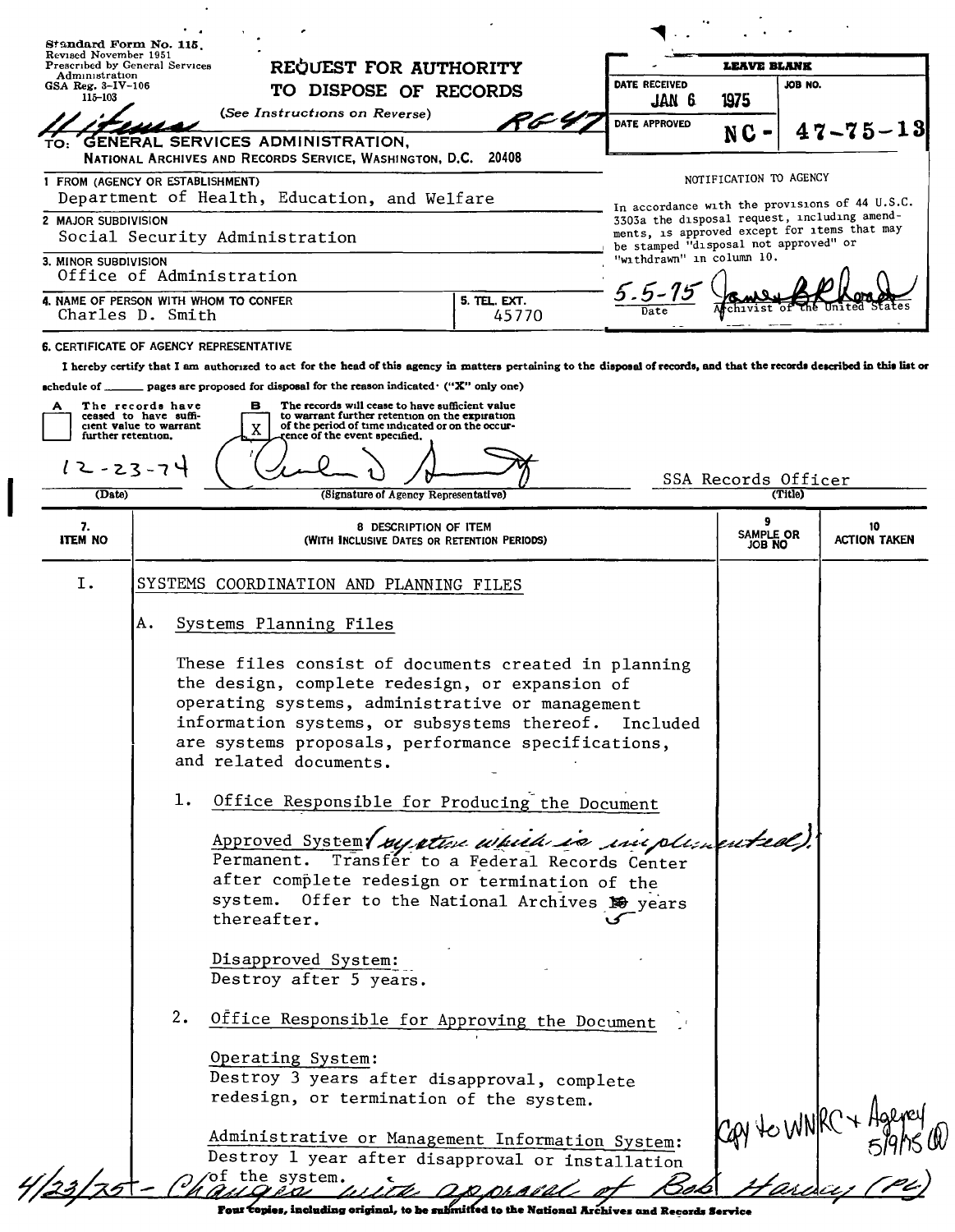$\ddot{\phantom{a}}$ 

 $\ddot{\phantom{a}}$  $\ddot{\phantom{a}}$ 

 $\frac{1}{2}$  ,  $\frac{1}{2}$ 

*- J*

2

ó.

## REQUEST FOR AUTHORITY TO DISPOSE OF RECORDS-Continuation Sheet

| 7<br><b>ITEM NO</b> | 8 DESCRIPTION OF ITEM<br>(WITH INCLUSIVE DATES OR RETENTION PERIODS)                                                                                                                                                                                                            | 9<br><b>SAMPLE OR</b><br>JOB NO | 10<br><b>ACTION TAKEN</b> |
|---------------------|---------------------------------------------------------------------------------------------------------------------------------------------------------------------------------------------------------------------------------------------------------------------------------|---------------------------------|---------------------------|
|                     | Other Offices<br>3.<br>Destroy 1 year after disapproval, complete<br>redesign, or termination of the system.                                                                                                                                                                    |                                 |                           |
|                     | B.<br>Systems Implementation Files                                                                                                                                                                                                                                              |                                 |                           |
|                     | These files consist of documents relating to the<br>implementation of a system. Included are design<br>specifications, EDP programs, forms and other<br>documentation, EDP and non-EDP procedures, and<br>related documents.                                                    |                                 |                           |
|                     | 1.<br>Office Responsible for Producing the Document                                                                                                                                                                                                                             |                                 |                           |
|                     | Destroy after last erasable media file has been<br>erased under appropriate authorization.                                                                                                                                                                                      |                                 |                           |
|                     | 2.<br>Other Offices                                                                                                                                                                                                                                                             |                                 |                           |
|                     | Destroy 1 year after complete redesign or<br>termination of the system.                                                                                                                                                                                                         |                                 |                           |
|                     | C.<br>Validation and Quality Control Files                                                                                                                                                                                                                                      |                                 |                           |
|                     | These files consist of documents relating to the<br>validation of computer programs. Included are<br>summaries of data, reports of validation results, and<br>related documents.                                                                                                |                                 |                           |
|                     | Destroy after program has been validated.                                                                                                                                                                                                                                       |                                 |                           |
|                     | Installation Procedures and Schedules                                                                                                                                                                                                                                           |                                 |                           |
|                     | These files consist of procedures and schedules<br>relating to the installation of a system. Included<br>are plans and schedules regarding equipment<br>installation, space redesign, training, and other<br>operations required for the orderly installation of<br>the system. |                                 |                           |
|                     | Destroy 1 year after installation of the system.                                                                                                                                                                                                                                |                                 |                           |
|                     |                                                                                                                                                                                                                                                                                 |                                 |                           |

I